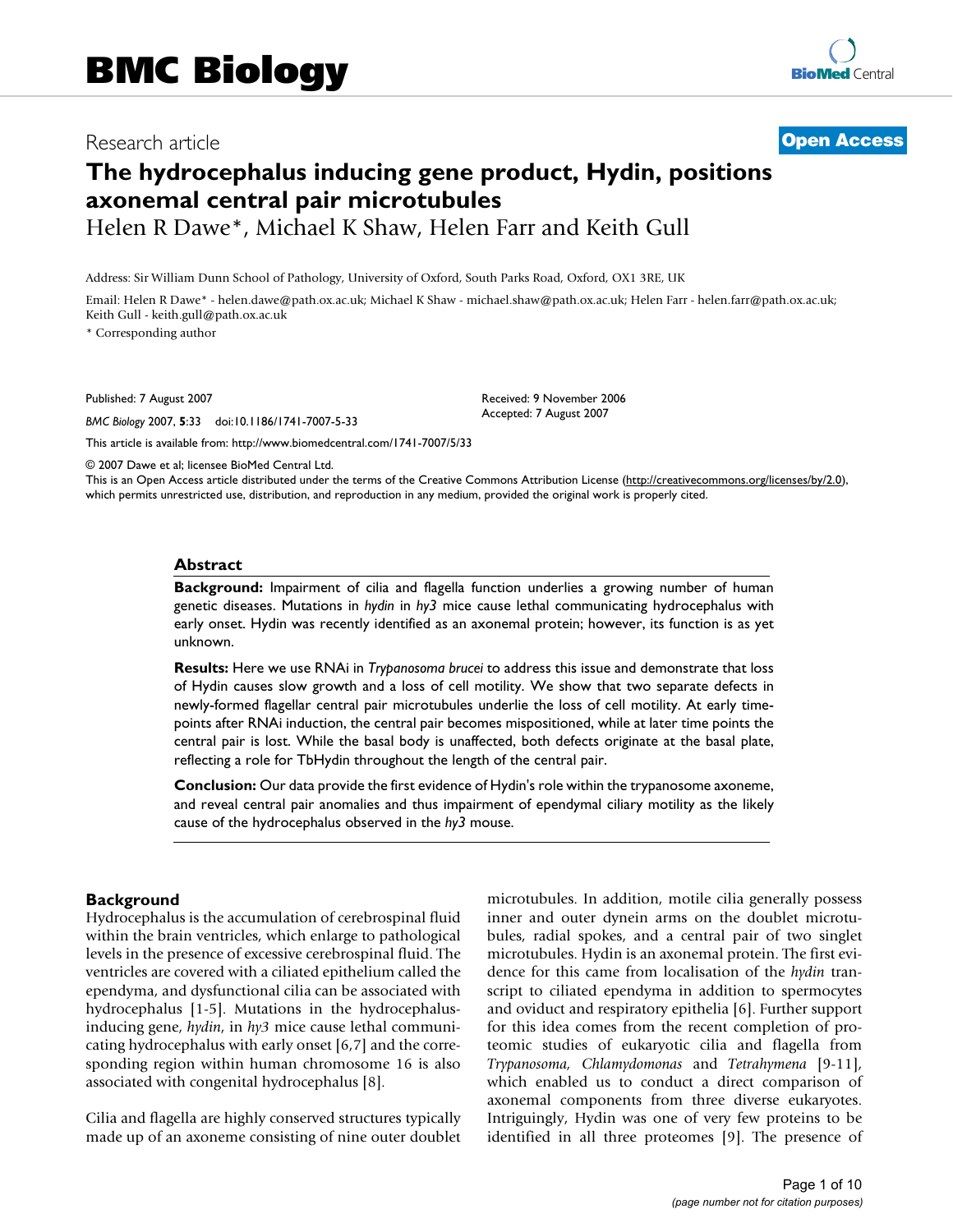Hydin in three diverse ciliary/flagellar proteomes demonstrates definitively that it is an axonemal protein: it cannot be solely a basal body protein as neither the *Chlamydomonas* or *Tetrahymena* preparations included basal bodies. Neither can it be a component of the kinetoplastid-specific paraflagellar rod, which was present in the trypanosome flagellar preparation. Hydin is most likely a structural protein as it is found within the axonemal fraction of the *Chlamydomonas* flagellar proteome [10] and trypanosome Hydin is resistant to extraction by detergent and 1 M salt [9]. The absence of a Hydin homologue from the *Caenorhabditis elegans* genome is suggestive of a role in ciliary/flagellar motility, as *C. elegans* builds only immotile sensory cilia. Furthermore, we also showed that RNAinterference (RNAi) mediated ablation of the trypanosome Hydin orthologue led to a motility defect consistent with a flagellar role [9]. However, Hydin's function within cilia and flagella remains unknown.

The protozoan parasite *Trypanosoma brucei* is an excellent model organism in which to study cilia and flagella due to its well characterised cytoskeleton (for a review, see [12]) and its genetic tractability. It possesses a single flagellum, which exits at the posterior end of the cell from the flagellar pocket and is attached to the cell body along its length, proceeding to the anterior tip of the cell. As well as the axoneme, the flagellum contains an additional structure, the paraflagellar rod (PFR), which runs alongside the axoneme, to which it is attached. Unusually, at cell division the cell maintains the old flagellum and assembles a new flagellum for the daughter cell.

Here, we use the tractable reverse genetics of *T. brucei* to address the function of Hydin. We show that two separate defects in central pair microtubules underlie the loss of flagellar motility, revealing central pair anomalies and thus impairment of ependymal ciliary motility as the likely cause of the aetiology of this disease.

### **Results**

#### *Ablation of TbHydin causes slow growth and motility defects*

To provide a functional explanation for the hydrocephalus observed in *hy3* mice, we cloned a 580 base pair fragment of the 5' end of the *TbHydin* gene (GeneDB accession number Tb927.6.3150) and used inducible RNAi in the single-celled model organism *T. brucei* to ablate protein expression. RNAi in trypanosomes is distinct from the siRNA commonly used in mammalian cell systems in that it involves the *in vivo* production of multiple non-overlapping short-interfering RNAs by the endogenous RNAi machinery in the trypanosome. If we assume an average length of 21 nucleotides for most short interfering RNAs (as used in mammalian cells), the 580 bp starting region gives at least 27 non-overlapping knockdown constructs that will likely be operating in this RNAi situation.

Quantitative real-time PCR was used to measure the decrease of Hydin transcript levels following RNAi induction; total transcript levels at 72 h after RNAi induction were 11% of the parental (29–13) cell line. The specificity of the TbHydin RNAi was assessed using inducible RNAi against two further trypanosome proteins: PACRGA and PACRGB, which are components of the trypanosome flagellum [9,13] that give no phenotype (assessed by growth, motility, organelle position and flagellar ultrastructure, [13]; see also Additional file 1) on RNAi, despite efficient RNA depletion [13]. Thus, the flagellar ultrastructural phenotype that we report in this work is unlikely to be attributable to unexpected non-specific trypanosome RNAi effects.

RNAi against TbHydin resulted in a progressive slow growth phenotype first apparent at 48 h post-induction (Figure 1A). Analysis of nuclear and kinetoplast (mitochondrial DNA) content revealed a small defect apparent from 72 h after RNAi induction: 3% of the population contained more than two nuclei, suggestive of a minor defect in cytokinesis. No evidence of the cell clumping or aggregation as sometimes observed in other flagellar mutants [14,15] could be observed until over 5 days after induction. However, more detailed examination revealed that TbHydin RNAi-induced cells had difficulties in segregating their kinetoplasts/basal bodies (data not shown) and this is probably sufficient to explain the growth defect, as impairment of cell morphogenesis tends to be lethal in trypanosomes. TbHydin RNAi-induced cells possessed flagella of normal length (20.2  $\mu$ m  $\pm$  0.5 in noninduced cells (n = 100) compared with 20.3  $\mu$ m  $\pm$  0.6 in induced cells  $(n = 100)$  and continued to build a new flagellum each cell cycle. However, cell motility was strongly affected. We first observed a loss of cell motility at 48 h after induction [9], concomitant with the appearance of the growth defect, suggesting that the two are linked and that flagellar motility is required for kinetoplast segregation. By tracking locomotion of a cohort of individual cells in the population 72 h after induction of RNAi over the course of 40 s we were able to assess cell locomotion. While non-induced control cells were motile and locomoted over the course of the time-lapse (Figure  $1B$ ,  $n = 59$ ), there was a significant decrease in the locomotion of TbHydin RNAi-induced cells (Figure 1C, n = 61, p < 0.001, Mann-Whitney test) with the majority of TbHydin RNAi-induced cells completely failing to locomote (Figure 1C).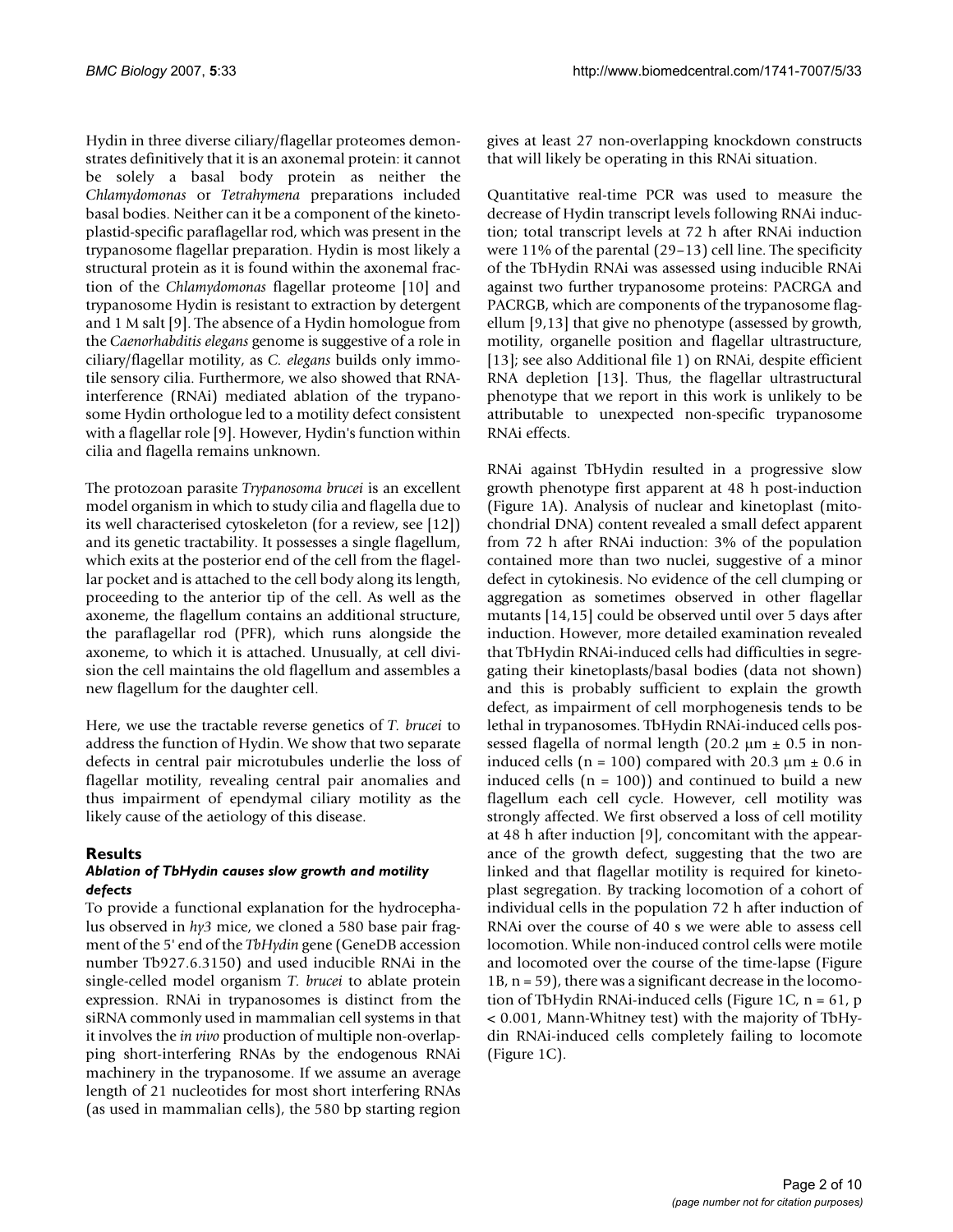

#### Figure 1

**TbHydin RNAi-induced cells grow slowly and do not locomote**. (A) Representative growth curve shows growth defect starting 48 h after RNAi induction in TbHydin RNAi-induced cells (black squares) compared to non-induced controls (triangles). Cells were maintained in log phase by diluting the culture every 24 h. (B and C) Trajectories of individual cells over the course of a 40 s time-lapse. While non-induced control cells (B) are motile, cells locomotion is severely compromised in TbHydin RNA-induced cells (C).

#### *TbHydin is required for central pair microtubule positioning*

To investigate the reason for the flagellar motility defect, we prepared TbHydin RNAi-induced cells for ultrastructural examination by transmission electron microscopy. We observed significant differences in the arrangement of the 9+2 axoneme, with an early effect on central pair positioning first apparent 48 h after induction, and a later effect on central pair nucleation visible from 72 h postinduction.

In *T. brucei*, the extra-axonemal PFR is attached to the axoneme via connections to outer doublets 4 and 7 and thus provides a reference point for the position of the central pair microtubules. In kinetoplastids including *T. brucei*, the two central pair microtubules have a fixed orientation parallel to the extra-axonemal PFR and do not rotate during flagellar beating [16]. TbHydin non-induced control cells maintained this positioning (Figure 2A), however around 50% of TbHydin RNAi-induced cells exhibited loss of the fixed central pair position (Figure 2B). We used a geometric correction [16] to transform the elliptical cross-sections obtained from the microscope to circular ones representative of true transverse sections and examined the degree of central pair misalignment. We found that in non-induced cells the axonemal profiles displayed almost perfect ninefold symmetry and the angle of the central pair relative to the PFR was very consistent (Figure 2C, E, black bars,  $n = 30$ ). In the absence of TbHydin, the central pair was variably distributed around the axis in approximately 50% of axonemal profiles examined (Figure 2D, E, red bars,  $n = 35$ ). The angle of the central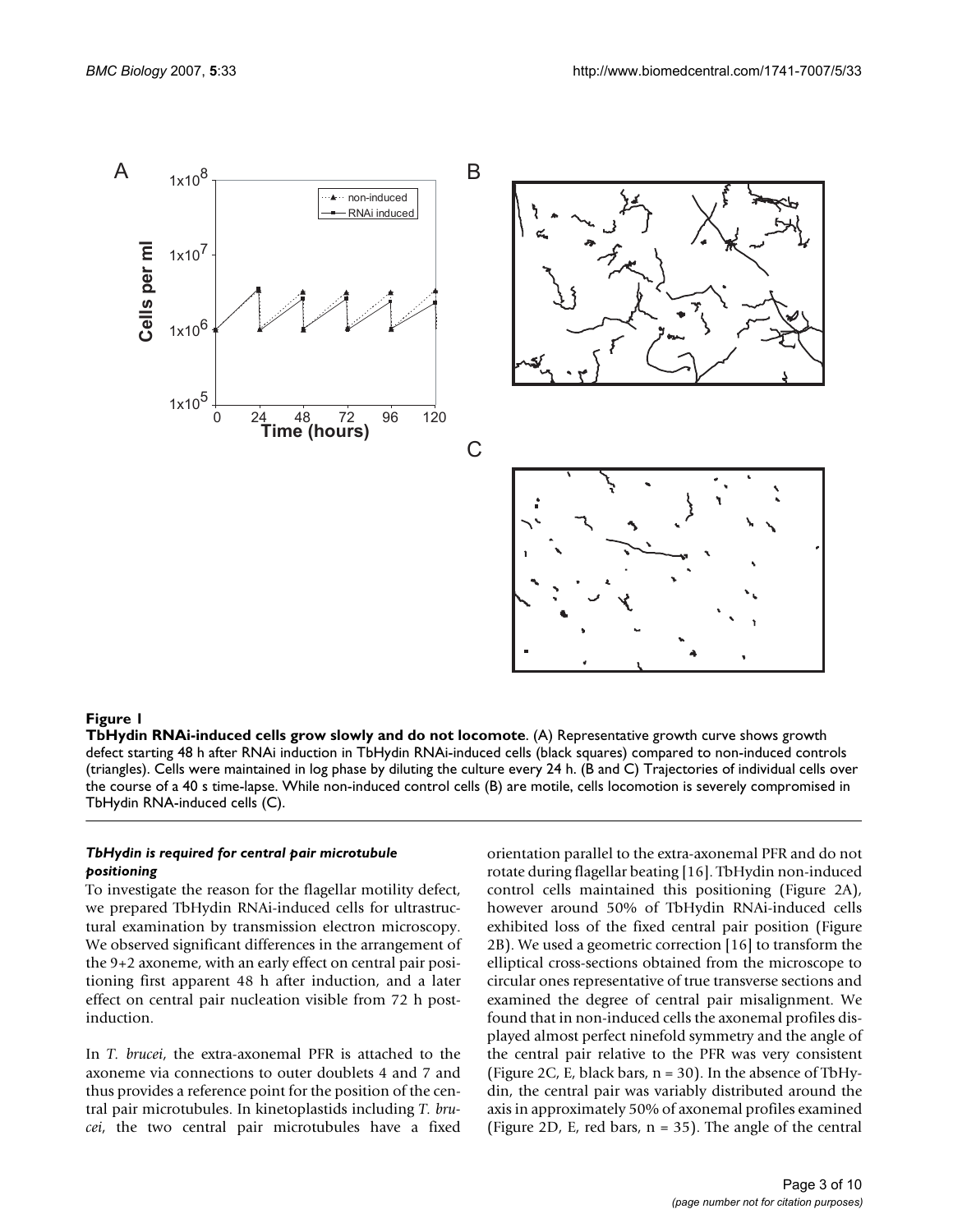

### Figure 2

**Central pair microtubule defects in TbHydin RNA-induced cells**. (A and B) Transmission electron microscopy images of TbHydin non-induced cells (A) and RNAi-induced cells 48 h after induction (B). Note the aberrant position of the central pair microtubules in (B) compared to the non-induced control. (C-E) Graphical representation of the central pair mispositioning in TbHydin RNAi-induced flagellar profiles (D and red bars in E) compared to the fixed central pair position seen in noninduced controls (C and black bars in E). (F) A cell late on in the cell cycle with two flagella. The new flagellum (NF) has a misoriented central pair while the old flagellum (OF) is normal. (G) Loss of the central pair microtubules in TbHydin RNA-induced cells. Flagellar profiles were analysed at 72 h after RNAi induction, and loss of one or both of the central pair microtubules quantified. Scale bars = 200 nm.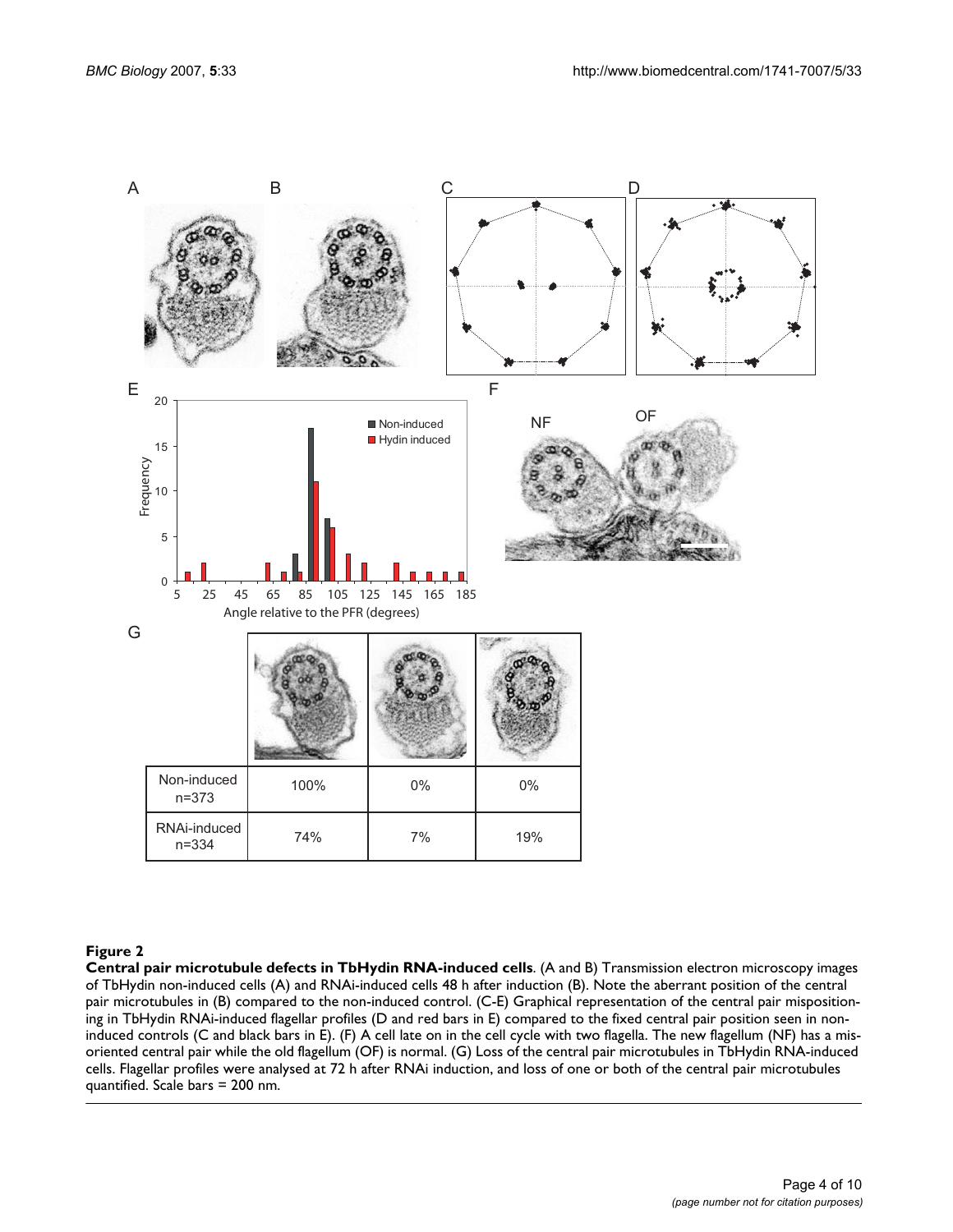pair relative to the PFR is 92.7 ± 0.5 in *T. brucei* [16]. While only 11% of non-induced sections varied from this by more than 5%, 71% of TbHydin RNAi-induced sections showed greater than 5% variation from this figure, with an average angle relative to the PFR of  $98.1 \pm 38.3$ . The remainder had an apparently wild-type orientation, although as there was no easy way to distinguish the two central pair microtubules we cannot discount the possibility that a 180° misorientation had occurred in a proportion of these. In addition, given that we expect only new flagella to be affected by the RNAi, some of these will obviously represent old flagella built before RNAi induction.

As RNAi targets RNA and not protein, flagellar proteins present in flagella built before RNAi induction remain present and disappear only on turnover. A protein can therefore be missing in the newly built flagellum but still be present in the old flagellum [17,18]. We observed cells early on in induction (48 h after addition of doxycycline) that were in division and had two flagella (the old flagellum and the new flagellum). Late in the cell cycle it is possible to distinguish between the two with ease: the new flagellum is always present on the left-hand side of the old flagellum when viewed from the posterior end of the cell [19]. Of the cell profiles examined, 18% had two affected flagella, 37% had an affected new flagellum and an unaffected old flagellum (Figure 2E), while the remainder had two unaffected flagella. In no case did we observe an affected old flagellum without an affected new flagellum, suggesting Hydin is needed for axoneme formation rather than maintenance.

At 72 h after RNAi induction an additional defect, loss of central pair microtubules, could be seen with several axonemal profiles lacking both central pair tubules (9+0 configuration), and a smaller number lacking one central pair microtubule (9+1 configuration), similar to the phenotype observed in other trypanosome flagellar RNAi mutants [14,16]. We quantified this effect by analysing axonemal profiles from both non-induced  $(n = 373)$  and TbHydin RNAi-induced (n = 334) preparations (Figure 2F). While all the non-induced profiles displayed a canonical 9+2 axonemal configuration, 19% of TbHydin RNAiinduced cells exhibited a 9+0 configuration and a further 7% had a 9+1 configuration. The remainder had a 9+2 configuration, with many exhibiting the expected misorientation of the central pair. In the case of the 9+1 axonemes, we have no evidence to suggest a preference for loss of either tubule. In *T. brucei* there is as yet no easily observable distinction between the two microtubules. Moreover, although the single remaining central tubule did not collapse in to the centre of the axoneme, its fixed orientation was lost (data not shown), precluding its identification by positioning alone.

## *The central pair defects originate at the basal plate*

These data provide direct evidence that Hydin functions to position and stabilise central pair microtubules. We examined the ultrastructure of the basal body and transition zone to determine if the defects originated at these points or more distally along the flagellum. The *T. brucei* basal body is a canonical nine-triplet microtubule structure that extends into a transition zone made up of nine doublet microtubules lacking the central pair. The central pair is nucleated at an electron-dense site called the basal plate, which is the location of the microtubule nucleating factor gamma tubulin [20,21], which specifically acts to nucleate the central pair microtubules during axoneme morphogenesis [18]. Each of these structures was present in TbHydin RNAi-induced cells and appeared indistinguishable to non-induced cells (data not shown). Serial thin sectioning through the basal plate region revealed that in control cells both central pair microtubules are nucleated simultaneously (Figure 3A, arrows point to the newly forming microtubules within the basal plate). By contrast, when we examined TbHydin RNAi-induced cells with a 9+1 axonemal configuration within the flagellar pocket, we found that only a single microtubule was present at the basal plate (Figure 3B, arrow), suggesting that loss of TbHydin either blocks central pair assembly or destabilises the central pair so much that it completely collapses.

To determine if the defect in central pair positioning also originates at the basal plate, we performed serial sectioning through the flagellar pocket from the basal plate region to the point outside the flagellar pocket where the PFR is first apparent (Figure 3C, the arrow in the final image indicates the forming PFR structure). This covers a region of  $1.2-1.5 \mu m$ ; five sections from a single representative series are shown here. The angle of the central pair is defined by its position relative to the PFR in the last image. It is clear that the central pair is misaligned and that this originates at the site of nucleation as the angle of the central pair is invariant throughout the series, again suggesting that the central pair defects originate at the basal plate region.

# **Discussion**

Hydrocephalus is a common birth defect, with an estimated incidence of 1 in 1000 live births [22]. It can have many causes: impaired cerebrospinal fluid flow, excess fluid production or impaired fluid absorption and can be congenital or acquired. There is no cure and the usual treatment is the surgical insertion of a ventricular shunt to drain the excess cerebrospinal fluid and relieve intracranial pressure, a procedure often complicated by infections and malfunctions. A better understanding of the molecular mechanisms of the disease is therefore vital for the development of improved treatments.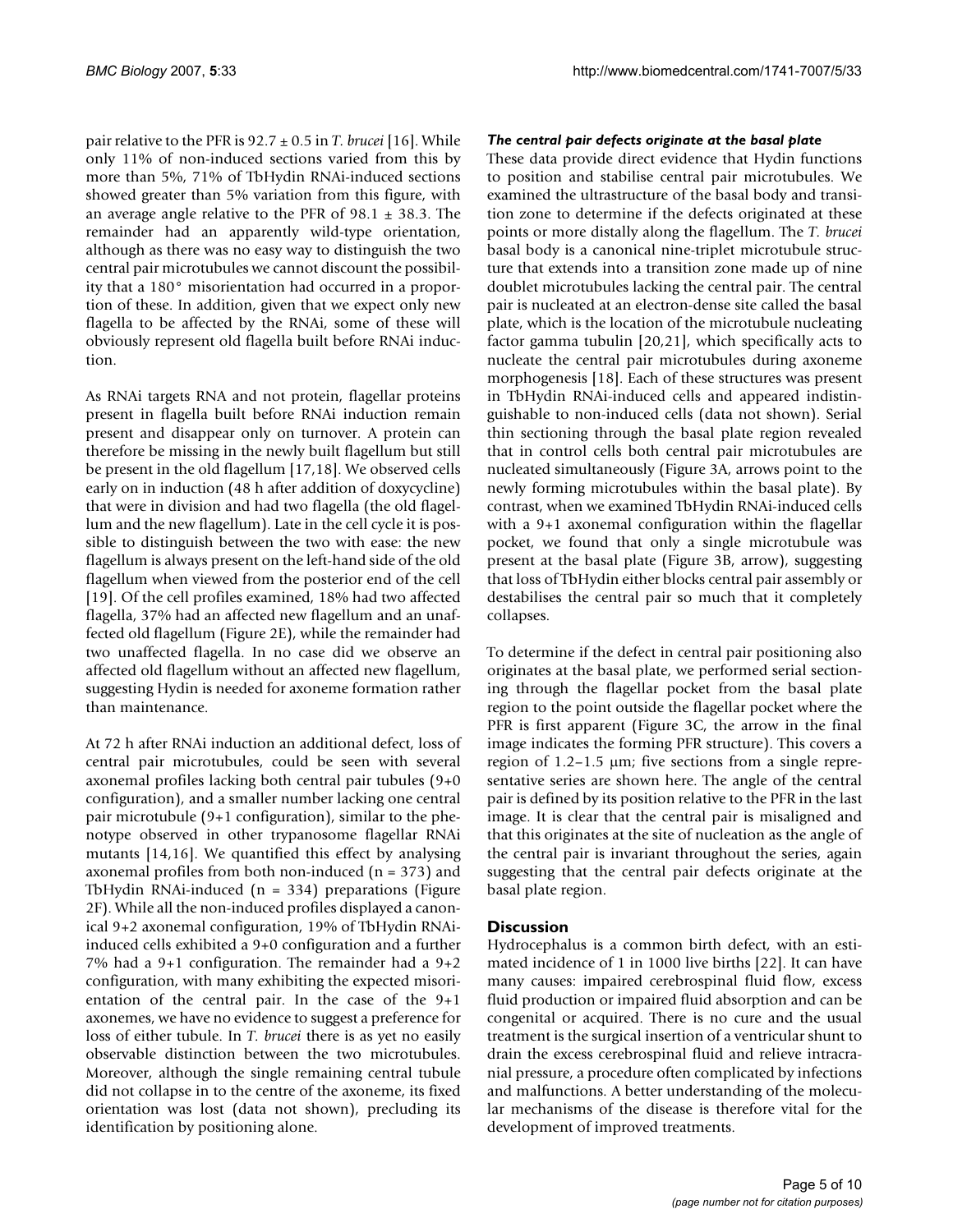

#### Figure 3

**Central pair defects originate at the basal plate**. (A-C) Serial thin section electron micrographs through the basal plate region of non-induced (A) and TbHydin RNAi-induced (B and C) cells. In non-induced cells, the two central pair tubules are nucleated simultaneously (A, arrows), however only a single central pair tubule is present in the TbHydin RNA-induced cell (B, arrow). (C) serial thin sectioning of TbHydin RNA-induced cells from the basal plate through to where the flagellum exits the flagellar pocket demonstrates that the central pair mispositioning defect also originates at the basal plate. Central pair position is determined relative to the PFR (arrow). Note how this position is invariant throughout the series. Scale bars = 200 nm.

Cerebrospinal fluid (CSF) is continuously produced within the brain ventricles and drains into the subarachnoid spaces from where it is reabsorbed. The choroid plexus produces most of the CSF, the rest being produced by extracellular fluid flow from the brain parenchyma through the ependymal cells [23]. The mechanism of hydrocephalus formation in Hydin mutants remains unknown. Hydrocephalus in the *hy3* model was originally suggested to be caused by defective CSF reabsorption [24,25] as dye injection experiments in *hy3* homozygotes demonstrated that fluid flow between the ventricles could occur, but dye injected into the ventricles did not enter the subarachnoid space. However, the mice examined were already late on in the progression of hydrocephalus and the localisation of *hydin* to ependymal cells [6] makes it unlikely that this is the complete picture. The phenotypic analysis of *hy3* mice prior to the onset of hydrocephalus will be necessary to distinguish the initiating event for hydrocephalus development from secondary effects, as defective CSF absorption can occur later.

Hydin is not required for cilium formation, as our data reveal that trypanosome Hydin mutants still form a flagellum and *hy3* mutant mice form cilia on the ependyma and choroid plexus [26]. Within the brain, *hydin* localises to ependymal cells [6]; hence our data implicate a loss of central pair function within ependymal cilia in hydrocephalus development. The central pair microtubules are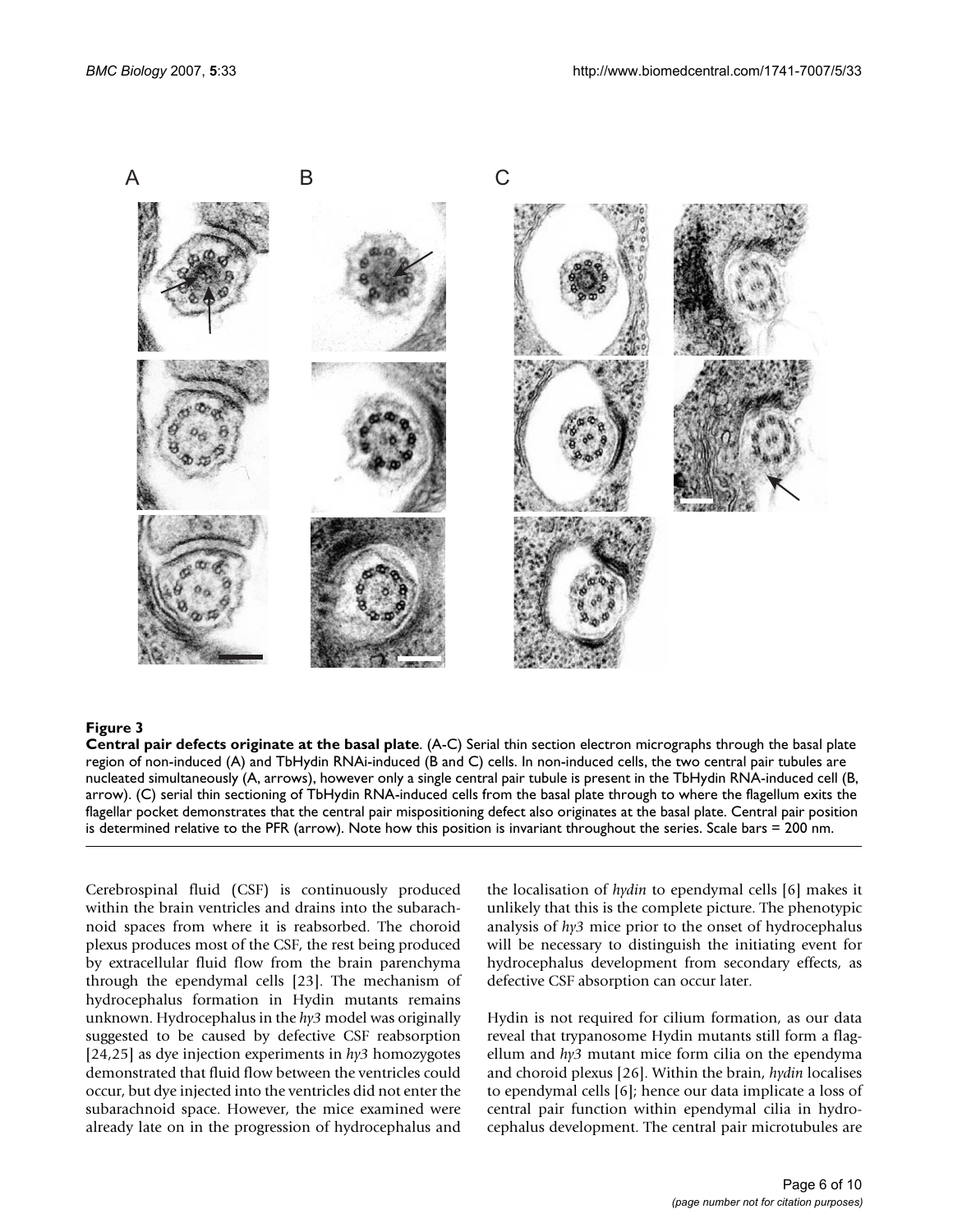critical for the motility of most cilia and flagella, and mutations that affect the central pair have severe consequences for axonemal beating [5,14,15,27-30]. The presence of the central pair microtubules is absolutely required for motile cilia function within the brain: mice deficient in the central apparatus protein SPAG6 [5] lack the central pair microtubules and develop severe hydrocephalus. Males that survive to adulthood are infertile with abnormalities in sperm structure and motility, indicating that SPAG6 is also required to maintain the structural integrity of sperm. *Hydin* is also found in developing spermatocytes and ciliated epithelia lining the oviduct and bronchi [6]. As the hydrocephalus is always lethal before the mice reach maturity [31] it is unknown whether Hydin plays similar roles in these tissues, although male infertility has been reported [31].

As Hydin is required for ciliary motility, the initiating factor for hydrocephalus could be impaired CSF flow due to reduced ciliary beat, similar to that observed in mice deficient in the outer dynein arm protein Dnahc5 [4]. An alternative possibility is that ciliary malfunction could lead to alterations in the ependymal layer and changes to CSF production. The pleiotropic phenotype of the Tg737*orpk* mutant mouse [32-36], which lacks the cilia assembly protein IFT-88/Polaris [34,37], includes hydrocephalus caused by alterations in the ion transport activity of the ependymal cells and consequent overproduction of CSF [1]. Indeed, *hy3* mice have an increase in lipid in cells of the choroid plexus and ependyma [26], suggesting that Hydin function might be needed for cell homeostasis and/or signalling.

Bioinformatics yields few additional clues as to Hydin's function: a novel N-terminal domain distantly related to the major sperm protein domain was recently identified and named ASH for its presence in the microcephaly-associated protein ASPM, SPD-2 and Hydin [38]. Evidence from other proteins containing the domain suggests that ASH domain proteins play important roles in cilia or centrosomes and might possess microtubule binding functions [38]. The Hydin sequence also contains an adenylate kinase motif similar to that found in the *Chlamydomonas* central pair protein Cpc1 [38]. Whether Hydin can catalyse ATP generation within cilia and flagella remains to be seen; it should be noted, however, that the adenylate kinase domain within Cpc1 appears to be inactive and instead acts as a linker protein that attaches enolase to the central pair [39].

Our data suggest that one function of TbHydin is to regulate the position of the central pair at the basal plate. The presence of the basal plate in TbHydin RNAi-induced cells makes it unlikely that Hydin is the sole protein that makes up this region although it might be a component. However, the presence of Hydin homologues in the *Chlamydomonas* [10] and *Tetrahymena* [11] flagella/cilia proteomes argues against Hydin function being restricted to the basal plate as material for these studies were prepared by deflagellation, a process which leaves the basal plate within the cell body. It therefore seems most likely that Hydin is a component of the central pair itself. This idea is supported by Hydin's evolutionary distribution: while the *hydin* gene is conserved amongst many flagellate organisms, it is notably absent from the genome of *C. elegans*, which lacks motile cilia and makes only 9+0 axonemes lacking the central pair.

Misorientation of the central pair also occurs in mutant trypanosomes lacking the central pair proteins (PF16 and PF20, [14,15]), basal body proteins (delta tubulin and gamma tubulin, [16]) and dynein proteins (DNAI1, [14]). All these mutations result in a loss of flagellar motility, however the position of the central pair is not determined by flagellar beating as loss of the PFR protein PFR2 causes flagellar paralysis [40] but the central pair remains fixed in position [16]. Our data suggest that central pair orientation is determined at the basal plate and subsequently perpetuated along the length of the axoneme. Whether this orientation is constrained by interactions with other structures along the length of the axoneme remains to be seen. It should be noted, however, that severe disruption of the outer doublet microtubules caused by simultaneous depletion of the axonemal proteins PACRGA and B can also lead to a loss of correct central pair orientation [16] even in the presence of a native basal body configuration [13], suggesting that some constraint along the axoneme might occur.

It has been proposed that the central pair signals through the radial spokes to provide an asymmetric stimulus of the dynein motors associated with each of the outer doublet microtubules that enables a flagellar bend to be generated. Indeed, asymmetric contacts between radial spokes and the central pair have been observed in molluscan gill cilia [41], indicating that the central pair might transiently interact with different radial spokes during ciliary beating. One hypothesis for how this asymmetric stimulus is generated relies on the rotation of the central pair microtubules observed in *Chlamydomonas* [42] and *Paramecium* [43,44], with rotation of an asymmetric central pair regulating the successive activation and deactivation of dyneins around the axoneme. However, central pair rotation is not found in all organisms. Ctenophore comb plate cilia, echinoderm sperm flagella, and flagella of various kinetoplastida all exhibit fixed central pair orientation [16,45,46], raising the question of how the central pair regulates motility in these systems. Our data confirm previous studies [16] that the central pair does not rotate in trypanosomes but we cannot yet say whether the miso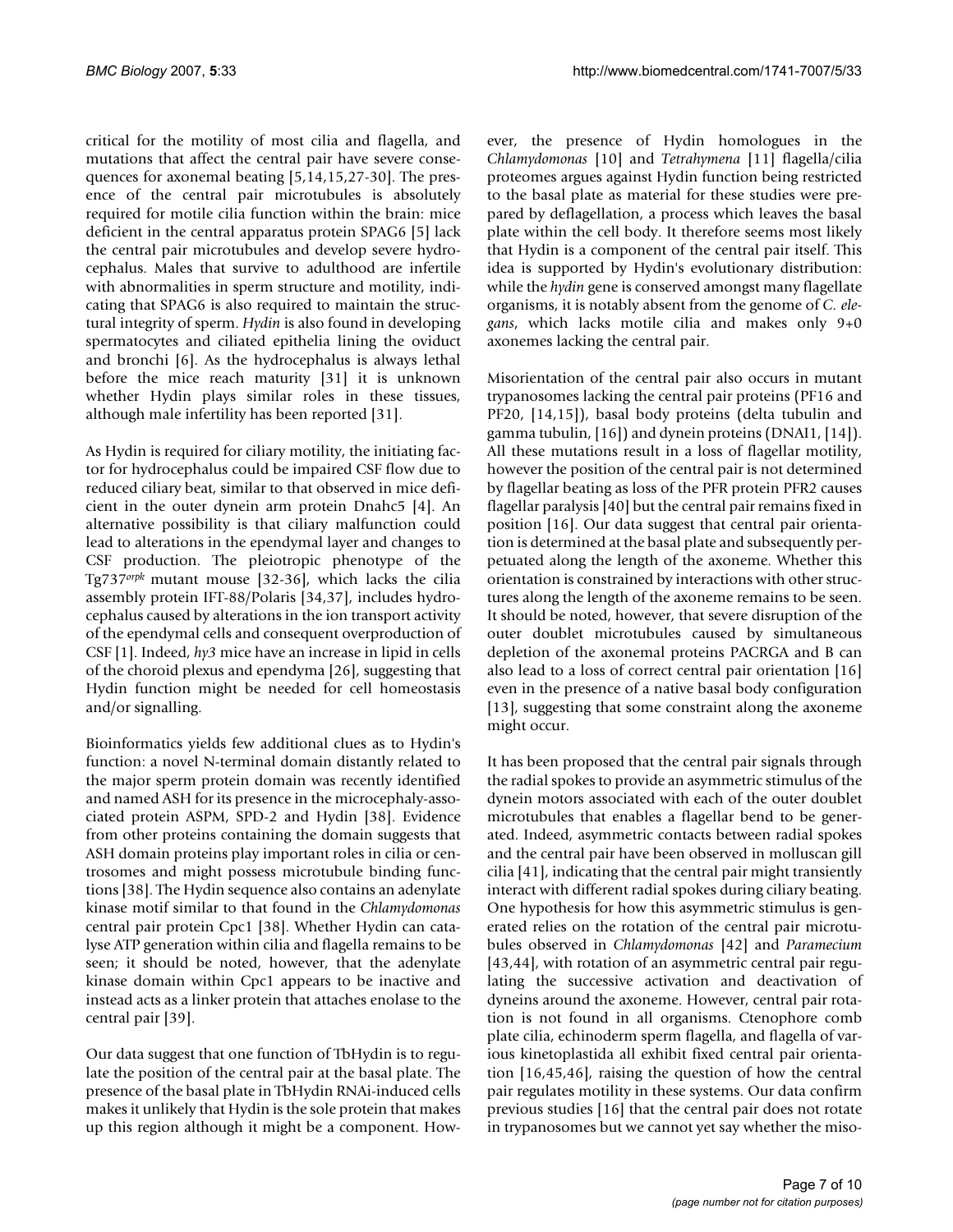riented central pair that we observe in TbHydin mutants is the cause of the motility phenotype observed here, or a consequence of it. Determining the orientation of the central pair in other organisms is made difficult by the lack of an extra-axonemal reference point, hence it remains unknown whether the ependymal cilia of mammalian brain utilise central pair rotation during beating.

Organisms where the central pair rotates during axonemal beating, such as *Chlamydomonas*, have different phenotypes in mutants that affect the central pair to those organisms where the central pair is constrained. The central pair proteins PF20 and PF16 are essential for central pair assembly in *Chlamydomonas* [27,28,47,48], while misorientation is the major defect observed in trypanosomes [14,15] and similar to the data described here, a proportion of the cells also show loss of one or both central pair microtubules [14]. The central-pair microtubules are also destabilised in sperm flagella of PF16 and PF20 mouse knock-out mutants [5,49]. However, as there is no extra axonemal-reference point comparable to the PFR in mice, it remains unknown whether the central pair positioning is also affected in these mutants. The issue of organism to organism comparison of phenotype is, however, not straightforward as the type of mutation often varies according to the genetic tractability of each system. Hence, a complexity arises in defining mutant phenotypes derived via knockout, RNAi depletion, point mutation, insertion etc, highlighting the need for caution in direct comparisons.

# **Conclusion**

Many putative ciliary disease genes have been identified over the last five years. Many of these are highly evolutionarily conserved proteins for which the biological function is unknown. Our work identifies TbHydin as a protein that plays a role in axonemal stability by ensuring correct positioning of the central pair microtubules and reveals central pair dysfunction as the likely cause of the hydrocephalus observed in the *hy3* mouse. A challenge for the future will be to identify the axonemal compartment where trypanosome Hydin is located and to elucidate the molecular mechanisms that underlie its function.

# **Methods**

# *Constructs and trypanosome transfection*

PCR was used to amplify a 580 base pair fragment of the 5' end of the TbHydin gene (GeneDB accession number Tb927.6.3150) using the following specific primers: AAG-GGTAACGAGGGAACG (TbHydin forward) and GACGCCGGAAGAAGGAGA (TbHydin reverse) incorporating *Xba*I and *Hin*dIII restriction sites into the forward and reverse primers, respectively. Fragments were cloned into the p2T7-177 inducible RNAi vector [50] using the *Xba*I and *Hin*dIII sites. Primers and constructs for PACRGA and PACRGB were as published [13]. Procyclic *T. brucei* 29–13 [51] cells were transfected using standard protocols, selected using 5 µg/ml phleomycin, and cloned by limiting dilution. Quantitative real-time PCR was used to measure the decrease of Hydin transcript levels following RNAi induction, as described previously [13]. Total transcript levels at 72 h after RNAi induction were 11% of the parental (29–13) cell line.

# *Trypanosome culture*

Cell lines were cultured in SDM 79 medium [\[52\]](#page-9-0) supplemented with 10% foetal calf serum and appropriate antibiotics at 28°C. For RNAi, cells were induced using 1 µg/ ml doxycycline.

## *Cell growth and motility analysis*

Cell growth was monitored using a haemocytometer and graphs were constructed using the average from two independent counts. For motility analyses, non-induced cells and induced cells after 72 h were grown to a density of 2  $\times$  10<sup>6</sup> cells/ml. The motility of these cells was analysed as described [53]. Cells were tracked for 20 frames, taken over 40 s and the position of each cell tracked over time manually using NIH Image.

## *Analysis of nucleus and kinetoplast number*

Cells were settled onto glass slides, extracted in 1% NP-40 in 100 mM PIPES, pH 6.9, 2 mM EGTA, 1 mM  $MgSO<sub>4</sub>$ , 0.1 mM EDTA to yield cell cytoskeletons, fixed in 3.6% formaldehyde (TAAB) in phosphate buffered saline (PBS) and embedded in Vectashield (Vector Laboratories, Burlingham, CA) with 4,6-diamidino-2-phenylindole (DAPI). Slides were examined on a Zeiss Axioplan 2 microscope (Carl Zeiss Ltd, Welwyn Garden City, UK) using a 100 ×, 1.4NA oil immersion lens and the number of nuclei and kinetoplasts scored.

# *Preparation of cells for thin-section TEM*

Cells were fixed at 48 or 72 h after induction of RNAi in 2.5% gluteraldehyde, 2% paraformaldehyde and 0.1% picric acid in 100 mM phosphate (pH 6.5) for 2 h at 4°C followed by post-fixation in 1% osmium tetraoxide in 100 mM phosphate buffer (pH 6.5) for 1 h at 4°C. The fixed material was stained en bloc with 2% aqueous uranyl acetate for 2 h at 4°C. Following dehydration through a graded series of acetone and propylene oxide, the material was embedded in epon resin for sectioning.

### *Statistical analysis*

Statistical analyses were carried out using Excel (Microsoft Corp., Redmond, WA, USA).

# **Note added in proof**

During the review process the *Chlamydomonas reinhardtii* orthologue of Hydin was published and shown to be a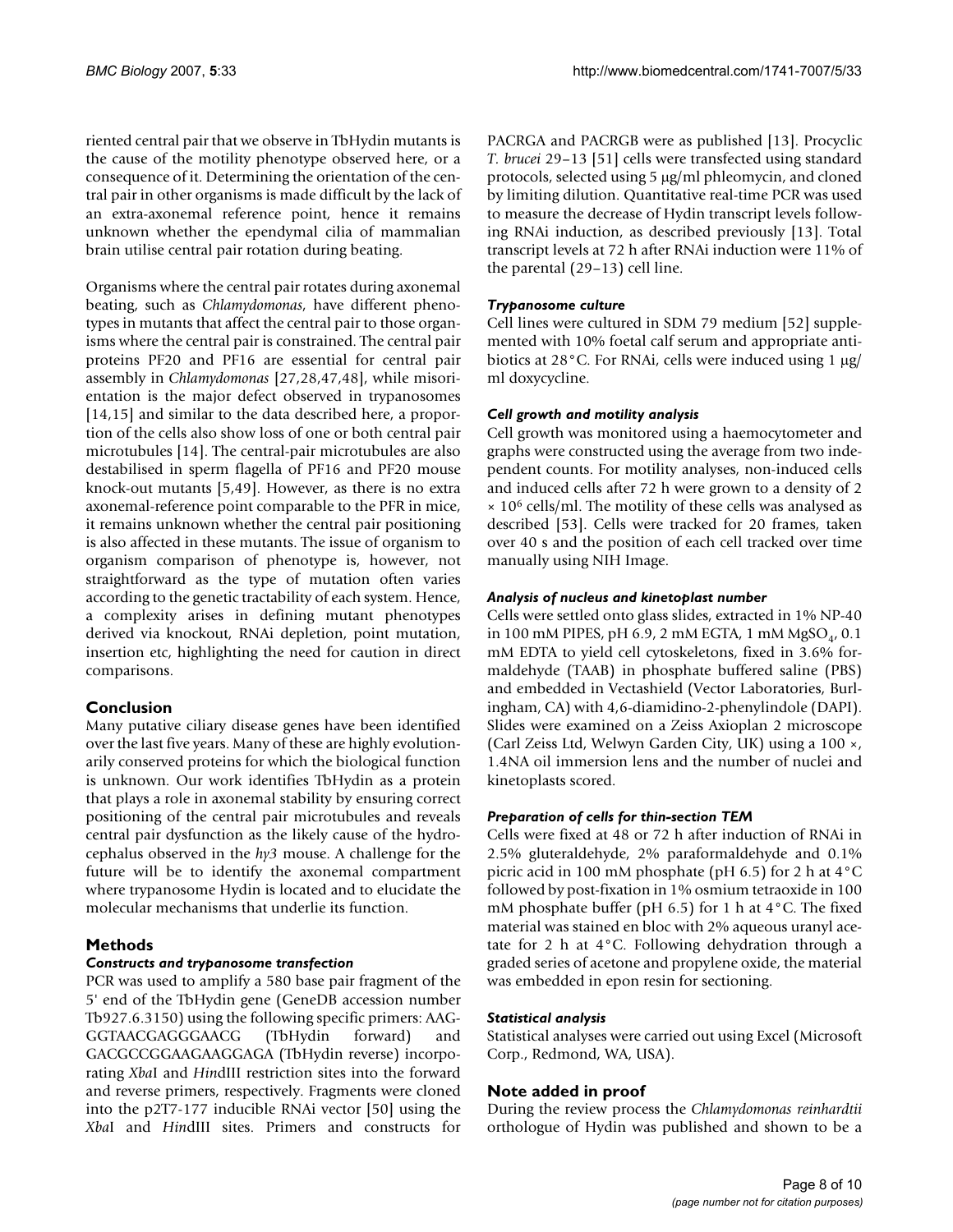central pair protein with a role in flagellar motility (see [54]).

#### **Authors' contributions**

HRD made the TbHydin mutant, carried out the motility studies and electron microscopy, and drafted the manuscript. MKS participated in the electron microscopy. KG participated in the design and interpretation of the study and helped draft the manuscript. HF provided the EM negatives of PACRGA axonemes.

## **Additional material**

#### **Additional file 1**

*RNAi of other trypanosome flagellar proteins does not affect the central pair. Transmission electron microscopy images showing correct positioning of the central pair microtubules on inducible RNAi of the flagellar proteins PACRGA and PACRGB, as in the control 29–13 parental cell line, despite efficient RNA depletion [13]. Scale bar = 200 nm.* Click here for file

[\[http://www.biomedcentral.com/content/supplementary/1741-](http://www.biomedcentral.com/content/supplementary/1741-7007-5-33-S1.pdf) 7007-5-33-S1.pdf]

#### **Acknowledgements**

We would like to thank Catarina Gadelha for assistance with analysis of central pair orientation. Work in our laboratory is funded by The Wellcome Trust, the BBSRC and the EP Abraham Trust. HD is a Beit Memorial Research Fellow; KG is a Wellcome Trust Principal Research Fellow.

#### **References**

- Banizs B, Pike MM, Millican CL, Ferguson WB, Komlosi P, Sheetz J, Bell PD, Schwiebert EM, Yoder BK: **[Dysfunctional cilia lead to](http://www.ncbi.nlm.nih.gov/entrez/query.fcgi?cmd=Retrieve&db=PubMed&dopt=Abstract&list_uids=16284123) [altered ependyma and choroid plexus function, and result in](http://www.ncbi.nlm.nih.gov/entrez/query.fcgi?cmd=Retrieve&db=PubMed&dopt=Abstract&list_uids=16284123)** [the formation of hydrocephalus.](http://www.ncbi.nlm.nih.gov/entrez/query.fcgi?cmd=Retrieve&db=PubMed&dopt=Abstract&list_uids=16284123) **132:**5329-5339.
- 2. Chen J, Knowles HJ, Hebert JL, Hackett BP: **[Mutation of the mouse](http://www.ncbi.nlm.nih.gov/entrez/query.fcgi?cmd=Retrieve&db=PubMed&dopt=Abstract&list_uids=9739041) hepatocyte nuclear factor/forkhead homologue 4 gene [results in an absence of cilia and random left-right asymme](http://www.ncbi.nlm.nih.gov/entrez/query.fcgi?cmd=Retrieve&db=PubMed&dopt=Abstract&list_uids=9739041)[try.](http://www.ncbi.nlm.nih.gov/entrez/query.fcgi?cmd=Retrieve&db=PubMed&dopt=Abstract&list_uids=9739041)** *J Clin Invest* 1998, **102:**1077-1082.
- 3. Ibanez-Tallon I, Gorokhova S, Heintz N: **[Loss of function of axone](http://www.ncbi.nlm.nih.gov/entrez/query.fcgi?cmd=Retrieve&db=PubMed&dopt=Abstract&list_uids=11912187)[mal dynein Mdnah5 causes primary ciliary dyskinesia and](http://www.ncbi.nlm.nih.gov/entrez/query.fcgi?cmd=Retrieve&db=PubMed&dopt=Abstract&list_uids=11912187) [hydrocephalus.](http://www.ncbi.nlm.nih.gov/entrez/query.fcgi?cmd=Retrieve&db=PubMed&dopt=Abstract&list_uids=11912187)** *Hum Mol Genet* 2002, **11:**715-721.
- 4. Ibanez-Tallon I, Pagenstecher A, Fliegauf M, Olbrich H, Kispert A, Ketelsen UP, North A, Heintz N, Omran H: **[Dysfunction of axone](http://www.ncbi.nlm.nih.gov/entrez/query.fcgi?cmd=Retrieve&db=PubMed&dopt=Abstract&list_uids=15269178)mal dynein heavy chain Mdnah5 inhibits ependymal flow and [reveals a novel mechanism for hydrocephalus formation.](http://www.ncbi.nlm.nih.gov/entrez/query.fcgi?cmd=Retrieve&db=PubMed&dopt=Abstract&list_uids=15269178)** *Hum Mol Genet* 2004, **13:**2133-2141.
- 5. Sapiro R, Kostetskii I, Olds-Clarke P, Gerton GL, Radice GL, Strauss IJ: **[Male infertility, impaired sperm motility, and hydrocepha](http://www.ncbi.nlm.nih.gov/entrez/query.fcgi?cmd=Retrieve&db=PubMed&dopt=Abstract&list_uids=12167721)[lus in mice deficient in sperm-associated antigen 6.](http://www.ncbi.nlm.nih.gov/entrez/query.fcgi?cmd=Retrieve&db=PubMed&dopt=Abstract&list_uids=12167721)** *Mol Cell Biol* 2002, **22:**6298-6305.
- 6. Davy BE, Robinson ML: **[Congenital hydrocephalus in hy3 mice](http://www.ncbi.nlm.nih.gov/entrez/query.fcgi?cmd=Retrieve&db=PubMed&dopt=Abstract&list_uids=12719380) [is caused by a frameshift mutation in Hydin, a large novel](http://www.ncbi.nlm.nih.gov/entrez/query.fcgi?cmd=Retrieve&db=PubMed&dopt=Abstract&list_uids=12719380) [gene.](http://www.ncbi.nlm.nih.gov/entrez/query.fcgi?cmd=Retrieve&db=PubMed&dopt=Abstract&list_uids=12719380)** *Hum Mol Genet* 2003, **12:**1163-1170.
- 7. Robinson ML, Allen CE, Davy BE, Durfee WJ, Elder FF, Elliott CS, Harrison WR: **[Genetic mapping of an insertional hydrocepha](http://www.ncbi.nlm.nih.gov/entrez/query.fcgi?cmd=Retrieve&db=PubMed&dopt=Abstract&list_uids=12461648)[lus-inducing mutation allelic to hy3.](http://www.ncbi.nlm.nih.gov/entrez/query.fcgi?cmd=Retrieve&db=PubMed&dopt=Abstract&list_uids=12461648)** *Mamm Genome* 2002, **13:**625-632.
- 8. Callen DF, Baker EG, Lane SA: **[Re-evaluation of GM2346 from a](http://www.ncbi.nlm.nih.gov/entrez/query.fcgi?cmd=Retrieve&db=PubMed&dopt=Abstract&list_uids=2289320) [del\(16\)\(q22\) to t\(4;16\)\(q35;q22.1\).](http://www.ncbi.nlm.nih.gov/entrez/query.fcgi?cmd=Retrieve&db=PubMed&dopt=Abstract&list_uids=2289320)** *Clin Genet* 1990, **38:**466-468.
- Broadhead R, Dawe HR, Farr H, Griffiths S, Hart SR, Portman N, Shaw MK, Ginger ML, Gaskell SJ, McKean PG, *et al.*: **[Flagellar motil](http://www.ncbi.nlm.nih.gov/entrez/query.fcgi?cmd=Retrieve&db=PubMed&dopt=Abstract&list_uids=16525475)[ity is required for the viability of the bloodstream trypano](http://www.ncbi.nlm.nih.gov/entrez/query.fcgi?cmd=Retrieve&db=PubMed&dopt=Abstract&list_uids=16525475)[some.](http://www.ncbi.nlm.nih.gov/entrez/query.fcgi?cmd=Retrieve&db=PubMed&dopt=Abstract&list_uids=16525475)** *Nature* 2006, **440:**224-227.
- 10. Pazour GJ, Agrin N, Leszyk J, Witman GB: **[Proteomic analysis of a](http://www.ncbi.nlm.nih.gov/entrez/query.fcgi?cmd=Retrieve&db=PubMed&dopt=Abstract&list_uids=15998802) [eukaryotic cilium.](http://www.ncbi.nlm.nih.gov/entrez/query.fcgi?cmd=Retrieve&db=PubMed&dopt=Abstract&list_uids=15998802)** *J Cell Biol* 2005, **170:**103-113.
- 11. Smith JC, Northey JG, Garg J, Pearlman RE, Siu KW: **Robust method for proteome analysis by MS/MS using an entire translated genome: demonstration on the ciliome of** *Tetrahymena thermophila***[.](http://www.ncbi.nlm.nih.gov/entrez/query.fcgi?cmd=Retrieve&db=PubMed&dopt=Abstract&list_uids=15952738)** *J Proteome Res* 2005, **4:**909-919.
- 12. Gull K: **[The cytoskeleton of trypanosomatid parasites.](http://www.ncbi.nlm.nih.gov/entrez/query.fcgi?cmd=Retrieve&db=PubMed&dopt=Abstract&list_uids=10547703)** *Annu Rev Microbiol* 1999, **53:**629-655.
- 13. Dawe HR, Farr H, Portman N, Shaw MK, Gull K: **[The Parkin co](http://www.ncbi.nlm.nih.gov/entrez/query.fcgi?cmd=Retrieve&db=PubMed&dopt=Abstract&list_uids=16278296)regulated gene product, PACRG, is an evolutionarily con[served axonemal protein that functions in outer-doublet](http://www.ncbi.nlm.nih.gov/entrez/query.fcgi?cmd=Retrieve&db=PubMed&dopt=Abstract&list_uids=16278296) [microtubule morphogenesis.](http://www.ncbi.nlm.nih.gov/entrez/query.fcgi?cmd=Retrieve&db=PubMed&dopt=Abstract&list_uids=16278296)** *J Cell Sci* 2005, **118:**5421-5430.
- 14. Branche C, Kohl L, Toutirais G, Buisson J, Cosson J, Bastin P: **[Con](http://www.ncbi.nlm.nih.gov/entrez/query.fcgi?cmd=Retrieve&db=PubMed&dopt=Abstract&list_uids=16882690)[served and specific functions of axoneme components in](http://www.ncbi.nlm.nih.gov/entrez/query.fcgi?cmd=Retrieve&db=PubMed&dopt=Abstract&list_uids=16882690) [trypanosome motility.](http://www.ncbi.nlm.nih.gov/entrez/query.fcgi?cmd=Retrieve&db=PubMed&dopt=Abstract&list_uids=16882690)** *J Cell Sci* 2006, **119:**3443-3455.
- 15. Ralston KS, Lerner AG, Diener DR, Hill KL: **Flagellar motility contributes to cytokinesis in** *Trypanosoma brucei* **[and is modu](http://www.ncbi.nlm.nih.gov/entrez/query.fcgi?cmd=Retrieve&db=PubMed&dopt=Abstract&list_uids=16607017)[lated by an evolutionarily conserved dynein regulatory](http://www.ncbi.nlm.nih.gov/entrez/query.fcgi?cmd=Retrieve&db=PubMed&dopt=Abstract&list_uids=16607017) [system.](http://www.ncbi.nlm.nih.gov/entrez/query.fcgi?cmd=Retrieve&db=PubMed&dopt=Abstract&list_uids=16607017)** *Eukaryot Cell* 2006, **5:**696-711.
- 16. Gadelha C, Wickstead B, McKean PG, Gull K: **[Basal body and flag](http://www.ncbi.nlm.nih.gov/entrez/query.fcgi?cmd=Retrieve&db=PubMed&dopt=Abstract&list_uids=16720646)[ellum mutants reveal a rotational constraint of the central](http://www.ncbi.nlm.nih.gov/entrez/query.fcgi?cmd=Retrieve&db=PubMed&dopt=Abstract&list_uids=16720646) [pair microtubules in the axonemes of trypanosomes.](http://www.ncbi.nlm.nih.gov/entrez/query.fcgi?cmd=Retrieve&db=PubMed&dopt=Abstract&list_uids=16720646)** *J Cell Sci* 2006, **119:**2405-2413.
- 17. Bastin P, Ellis K, Kohl L, Gull K: **[Flagellum ontogeny in trypano](http://www.ncbi.nlm.nih.gov/entrez/query.fcgi?cmd=Retrieve&db=PubMed&dopt=Abstract&list_uids=10954429)[somes studied via an inherited and regulated RNA interfer](http://www.ncbi.nlm.nih.gov/entrez/query.fcgi?cmd=Retrieve&db=PubMed&dopt=Abstract&list_uids=10954429)[ence system.](http://www.ncbi.nlm.nih.gov/entrez/query.fcgi?cmd=Retrieve&db=PubMed&dopt=Abstract&list_uids=10954429)** *J Cell Sci* 2000, **113:**3321-3328.
- 18. McKean PG, Baines A, Vaughan S, Gull K: **[Gamma-tubulin func](http://www.ncbi.nlm.nih.gov/entrez/query.fcgi?cmd=Retrieve&db=PubMed&dopt=Abstract&list_uids=12676092)[tions in the nucleation of a discrete subset of microtubules in](http://www.ncbi.nlm.nih.gov/entrez/query.fcgi?cmd=Retrieve&db=PubMed&dopt=Abstract&list_uids=12676092) [the eukaryotic flagellum.](http://www.ncbi.nlm.nih.gov/entrez/query.fcgi?cmd=Retrieve&db=PubMed&dopt=Abstract&list_uids=12676092)** *Curr Biol* 2003, **13:**598-602.
- 19. Sherwin T, Gull K: **The cell division cycle of** *Trypanosoma brucei brucei***[: timing of event markers and cytoskeletal modula](http://www.ncbi.nlm.nih.gov/entrez/query.fcgi?cmd=Retrieve&db=PubMed&dopt=Abstract&list_uids=2568647)[tions.](http://www.ncbi.nlm.nih.gov/entrez/query.fcgi?cmd=Retrieve&db=PubMed&dopt=Abstract&list_uids=2568647)** *Philos Trans R Soc Lond B Biol Sci* 1989, **323:**573-588.
- 20. Scott V, Sherwin T, Gull K: **[gamma-tubulin in trypanosomes:](http://www.ncbi.nlm.nih.gov/entrez/query.fcgi?cmd=Retrieve&db=PubMed&dopt=Abstract&list_uids=9044046) [molecular characterisation and localisation to multiple and](http://www.ncbi.nlm.nih.gov/entrez/query.fcgi?cmd=Retrieve&db=PubMed&dopt=Abstract&list_uids=9044046) [diverse microtubule organising centres.](http://www.ncbi.nlm.nih.gov/entrez/query.fcgi?cmd=Retrieve&db=PubMed&dopt=Abstract&list_uids=9044046)** *J Cell Sci* 1997, **110:**157-168.
- Silflow CD, Liu B, LaVoie M, Richardson EA, Palevitz BA: Gamma**tubulin in** *Chlamydomonas* **[: characterization of the gene and](http://www.ncbi.nlm.nih.gov/entrez/query.fcgi?cmd=Retrieve&db=PubMed&dopt=Abstract&list_uids=10223635) [localization of the gene product in cells.](http://www.ncbi.nlm.nih.gov/entrez/query.fcgi?cmd=Retrieve&db=PubMed&dopt=Abstract&list_uids=10223635)** *Cell Motil Cytoskeleton* 1999, **42:**285-297.
- 22. Clewell WH: **[Congenital hydrocephalus: treatment in utero.](http://www.ncbi.nlm.nih.gov/entrez/query.fcgi?cmd=Retrieve&db=PubMed&dopt=Abstract&list_uids=3257071)** *Fetal Ther* 1988, **3:**89-97.
- 23. Perez-Figares JM, Jimenez AJ, Rodriguez EM: **[Subcommissural](http://www.ncbi.nlm.nih.gov/entrez/query.fcgi?cmd=Retrieve&db=PubMed&dopt=Abstract&list_uids=11241868) [organ, cerebrospinal fluid circulation, and hydrocephalus.](http://www.ncbi.nlm.nih.gov/entrez/query.fcgi?cmd=Retrieve&db=PubMed&dopt=Abstract&list_uids=11241868)** *Microsc Res Tech* 2001, **52:**591-607.
- 24. Berry RJ: **The inheritence and pathogenesis of hydrocephalus-3 in the mouse.** *J Path Bact* 1961, **81:**157-167.
- 25. Raimondi AJ, Bailey OT, McLone DG, Lawson RF, Echeverry A: **[The](http://www.ncbi.nlm.nih.gov/entrez/query.fcgi?cmd=Retrieve&db=PubMed&dopt=Abstract&list_uids=4784576) [pathophysiology and morphology of murine hydrocephalus](http://www.ncbi.nlm.nih.gov/entrez/query.fcgi?cmd=Retrieve&db=PubMed&dopt=Abstract&list_uids=4784576) [in Hy-3 and Ch mutants.](http://www.ncbi.nlm.nih.gov/entrez/query.fcgi?cmd=Retrieve&db=PubMed&dopt=Abstract&list_uids=4784576)** *Surg Neurol* 1973, **1:**50-55.
- 26. Lawson RF, Raimondi AJ: **[Hydrocephalus-3, a murine mutant: I.](http://www.ncbi.nlm.nih.gov/entrez/query.fcgi?cmd=Retrieve&db=PubMed&dopt=Abstract&list_uids=4772794) [Alterations in fine structure of choroid plexus and epend](http://www.ncbi.nlm.nih.gov/entrez/query.fcgi?cmd=Retrieve&db=PubMed&dopt=Abstract&list_uids=4772794)[yma.](http://www.ncbi.nlm.nih.gov/entrez/query.fcgi?cmd=Retrieve&db=PubMed&dopt=Abstract&list_uids=4772794)** *Surg Neurol* 1973, **1:**115-128.
- 27. Smith EF, Lefebvre PA: **PF16 encodes a protein with armadillo repeats and localizes to a single microtubule of the central apparatus in** *Chlamydomonas* **[flagella.](http://www.ncbi.nlm.nih.gov/entrez/query.fcgi?cmd=Retrieve&db=PubMed&dopt=Abstract&list_uids=8636214)** *J Cell Biol* 1996, **132:**359-370.
- 28. Smith EF, Lefebvre PA: **PF20 gene product contains WD repeats and localizes to the intermicrotubule bridges in** *Chlamydomonas* **[flagella.](http://www.ncbi.nlm.nih.gov/entrez/query.fcgi?cmd=Retrieve&db=PubMed&dopt=Abstract&list_uids=9188098)** *Mol Biol Cell* 1997, **8:**455-467.
- 29. Tamalet A, Clement A, Roudot-Thoraval F, Desmarquest P, Roger G, Boule M, Millepied MC, Baculard TA, Escudier E: **[Abnormal central](http://www.ncbi.nlm.nih.gov/entrez/query.fcgi?cmd=Retrieve&db=PubMed&dopt=Abstract&list_uids=11694670) [complex is a marker of severity in the presence of partial cil](http://www.ncbi.nlm.nih.gov/entrez/query.fcgi?cmd=Retrieve&db=PubMed&dopt=Abstract&list_uids=11694670)[iary defect.](http://www.ncbi.nlm.nih.gov/entrez/query.fcgi?cmd=Retrieve&db=PubMed&dopt=Abstract&list_uids=11694670)** *Pediatrics* 2001, **108:**E86.
- 30. Zhang Z, Kostetskii I, Tang W, Haig-Ladewig L, Sapiro R, Wei Z, Patel AM, Bennett J, Gerton GL, Moss SB, *et al.*: **[Deficiency of SPAG16L](http://www.ncbi.nlm.nih.gov/entrez/query.fcgi?cmd=Retrieve&db=PubMed&dopt=Abstract&list_uids=16382026) [causes male infertility associated with impaired sperm](http://www.ncbi.nlm.nih.gov/entrez/query.fcgi?cmd=Retrieve&db=PubMed&dopt=Abstract&list_uids=16382026) [motility.](http://www.ncbi.nlm.nih.gov/entrez/query.fcgi?cmd=Retrieve&db=PubMed&dopt=Abstract&list_uids=16382026)** *Biol Reprod* 2006, **74:**751-759.
- 31. Gruneberg H: **Two new mutant genes in the house mouse.** *J Genet* 1943, **45:**22-28.
- 32. Cano DA, Murcia NS, Pazour GJ, Hebrok M: **[Orpk mouse model](http://www.ncbi.nlm.nih.gov/entrez/query.fcgi?cmd=Retrieve&db=PubMed&dopt=Abstract&list_uids=15226261) [of polycystic kidney disease reveals essential role of primary](http://www.ncbi.nlm.nih.gov/entrez/query.fcgi?cmd=Retrieve&db=PubMed&dopt=Abstract&list_uids=15226261) [cilia in pancreatic tissue organization.](http://www.ncbi.nlm.nih.gov/entrez/query.fcgi?cmd=Retrieve&db=PubMed&dopt=Abstract&list_uids=15226261)** *Development* 2004, **131:**3457-3467.
- 33. Moyer JH, Lee-Tischler MJ, Kwon HY, Schrick JJ, Avner ED, Sweeney WE, Godfrey VL, Cacheiro NL, Wilkinson JE, Woychik RP: **[Candi](http://www.ncbi.nlm.nih.gov/entrez/query.fcgi?cmd=Retrieve&db=PubMed&dopt=Abstract&list_uids=8191288)-**